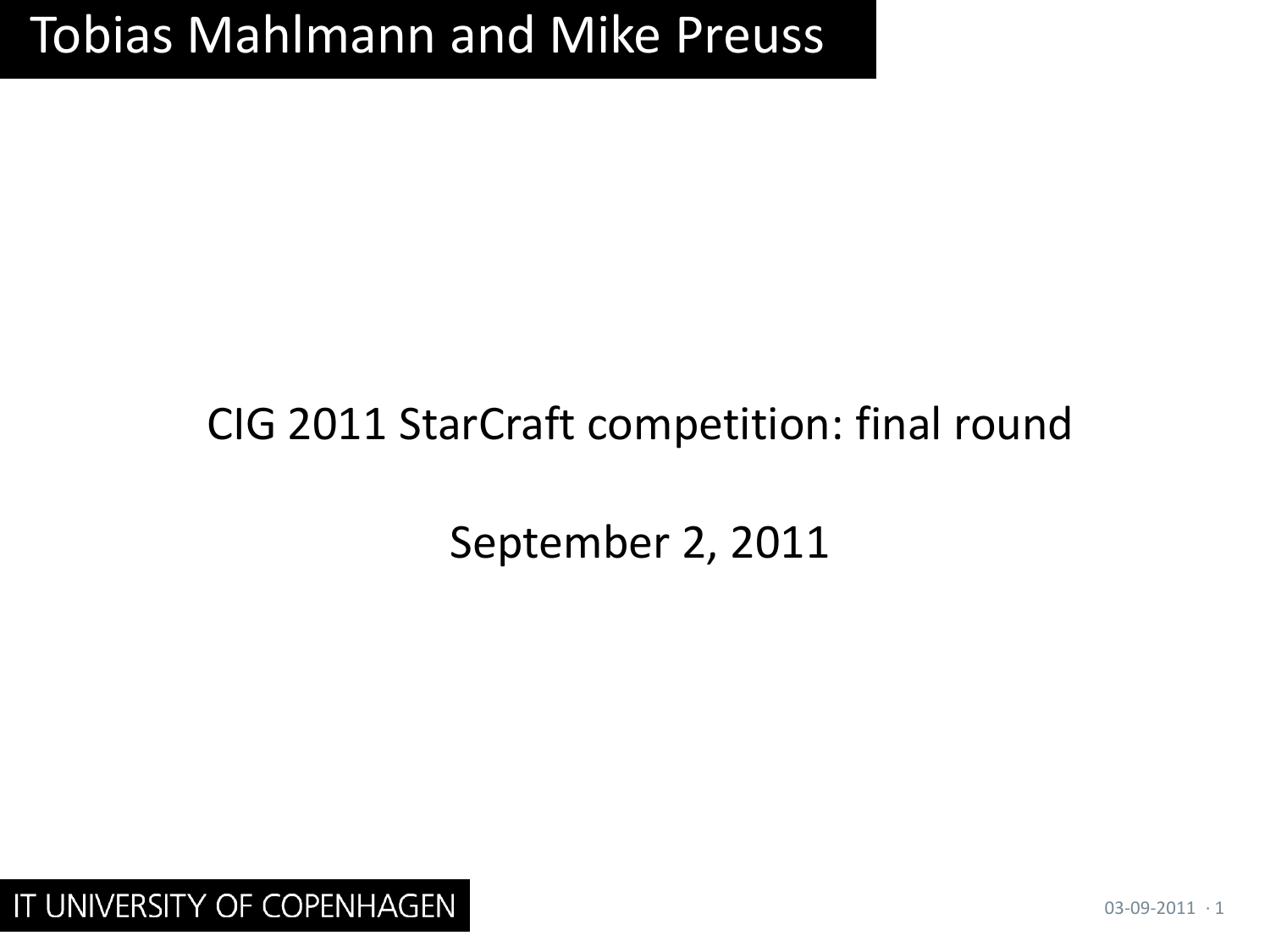o loosely related to the AIIDE StarCraft Competition by Michael Buro and David Churchill

- o they implemented a nice software, but it came too late for us (automated round-robin)
- o same rules, but we did not publish map choice
- o we cannot do full round robin (manually!)
- $\circ$  10 submissions (none related to organizers)
- o 2 brackets of 5, qualifying round
- $\circ$  4 best bots go to final round (round-robin on 5 new maps)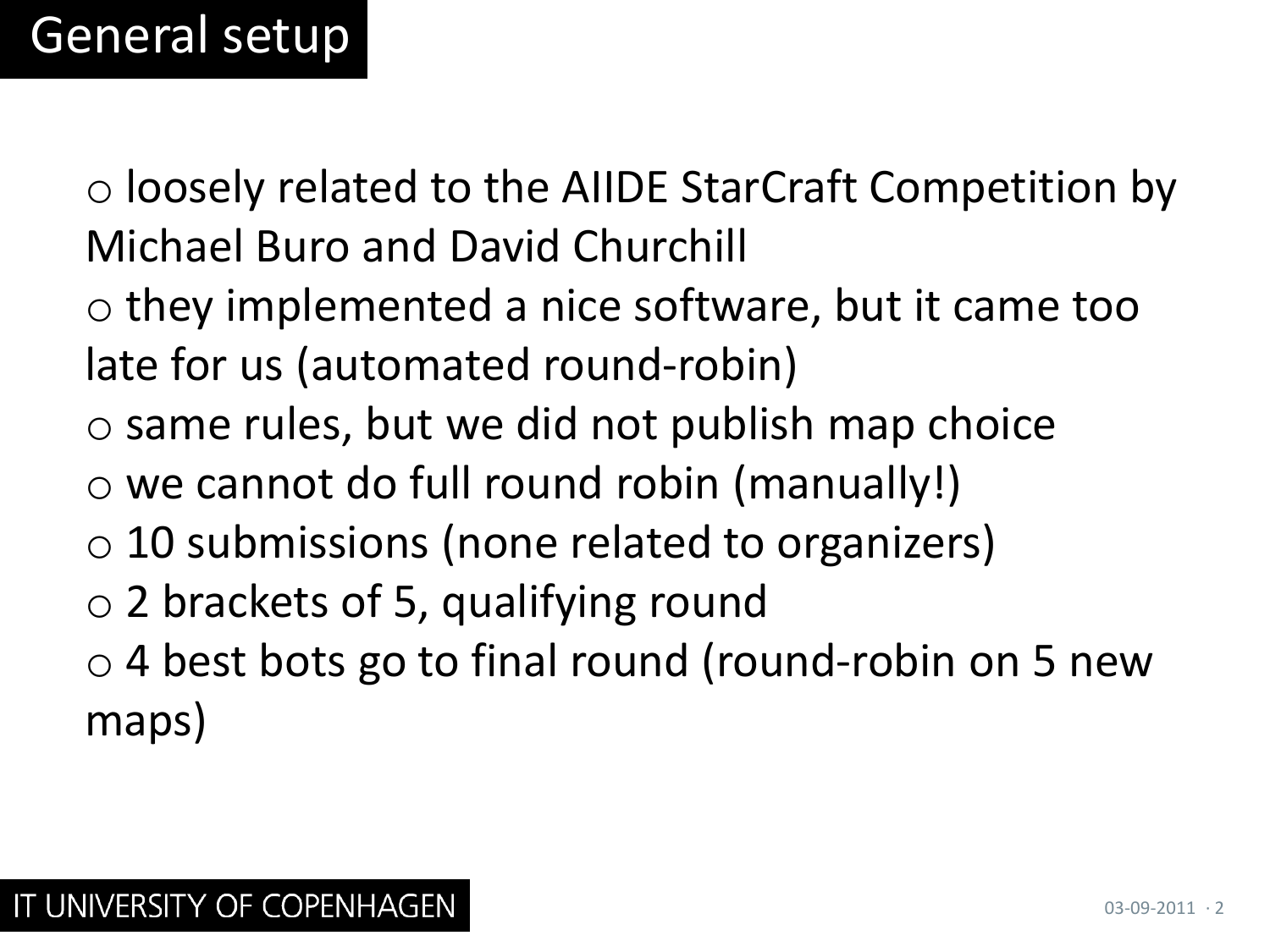# Submissions

#### Track A:

| <b>Botname</b>             | <b>Race</b>    | <b>Contributor</b>      |                                         |
|----------------------------|----------------|-------------------------|-----------------------------------------|
| <b>Nova</b>                | <b>Terran</b>  | <b>Alberto Uriarte</b>  | <b>IIIA-Spanish Nat. Res. Council</b>   |
| <b>Skynet</b>              | <b>Protoss</b> | <b>Andrew Smith</b>     | none                                    |
| <b>LSAI</b>                | <b>Zerg</b>    | Douglas Patti           | Lafayette College                       |
| <b>AIUR</b>                | <b>Protoss</b> | <b>Florian Richoux</b>  | University of Tokyo                     |
| <b>BroodwarBotQ</b>        | <b>Protoss</b> | <b>Gabriel Synnaeve</b> | <b>University of Grenoble</b>           |
| Xelnaga                    | <b>Protoss</b> | Ho-Chul Cho             | <b>Sejong University</b>                |
| <b>BTHAI</b>               | <b>Zerg</b>    | Johan Hagelbäck         | <b>Blekinge Institute of Technology</b> |
| EvoBot                     | <b>Terran</b>  | <b>Yujing Hu</b>        | University of Nanjing                   |
| <b>Protoss Beast Jelly</b> | <b>Protoss</b> | <b>Joshua Dong</b>      | <b>Westwood High School</b>             |
| <b>UalbertaBot</b>         | <b>Protoss</b> | David Churchill         | <b>University of Alberta</b>            |

Track B cancelled, only one submission (Johan Hagelbäck)

#### $\left( \left\| \cdot \right\| \right)$

#### IT UNIVERSITY OF COPENHAGEN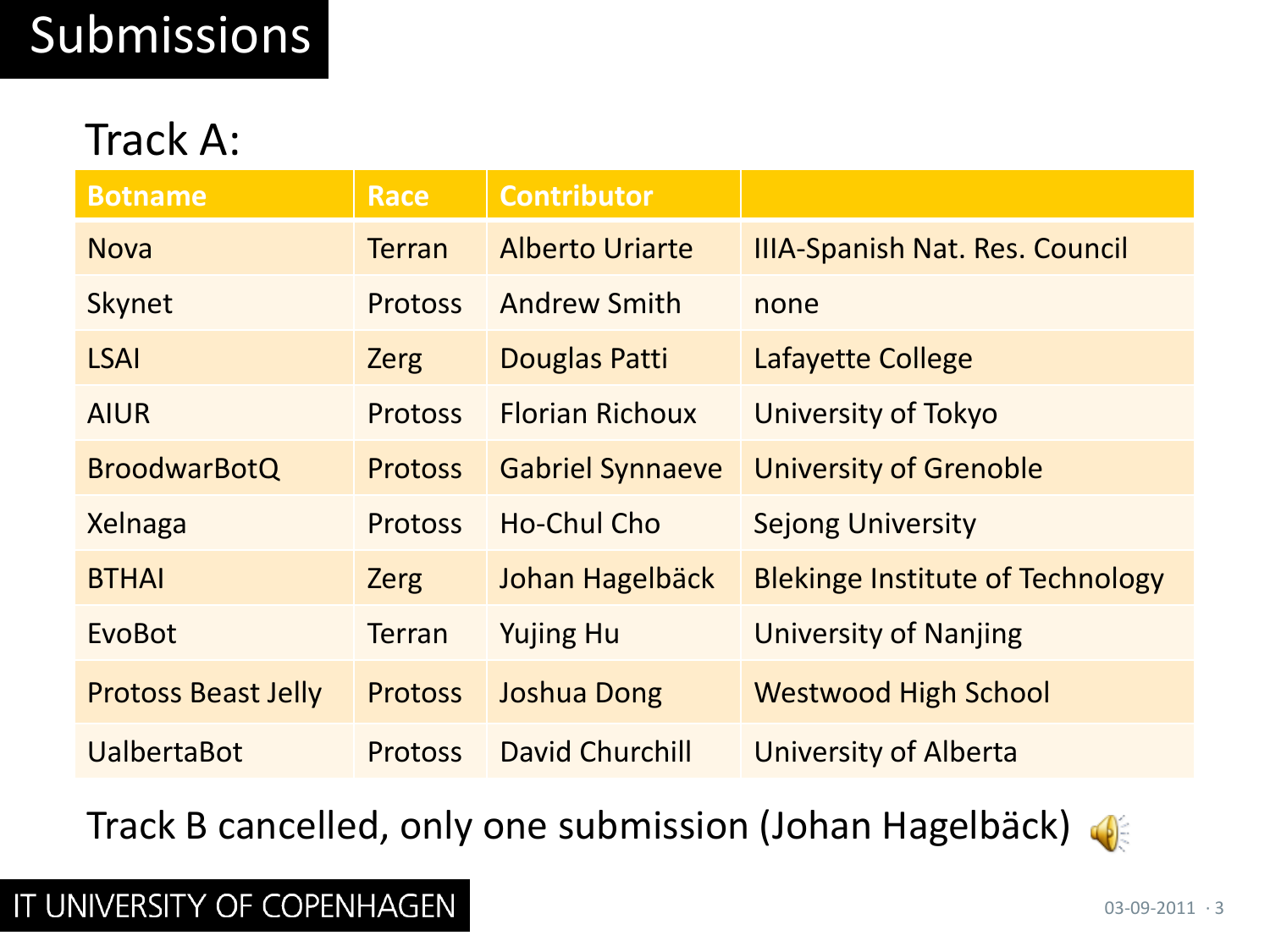o 5 new maps for this round:

iCCup lost temple 2.4, iCCup rush hour 3.1, iCCup swordinthemoon2.1, iCCup yellow 1.1, La\_Mancha1.1  $\circ$  crashing results in an instant win for the opponent  $\circ$  the two bots with most wins (in each bracket) qualify for the final

o if we have equal numbers, direct encounters count o manual game stop if deadlocked, StarCraft point system determines winner

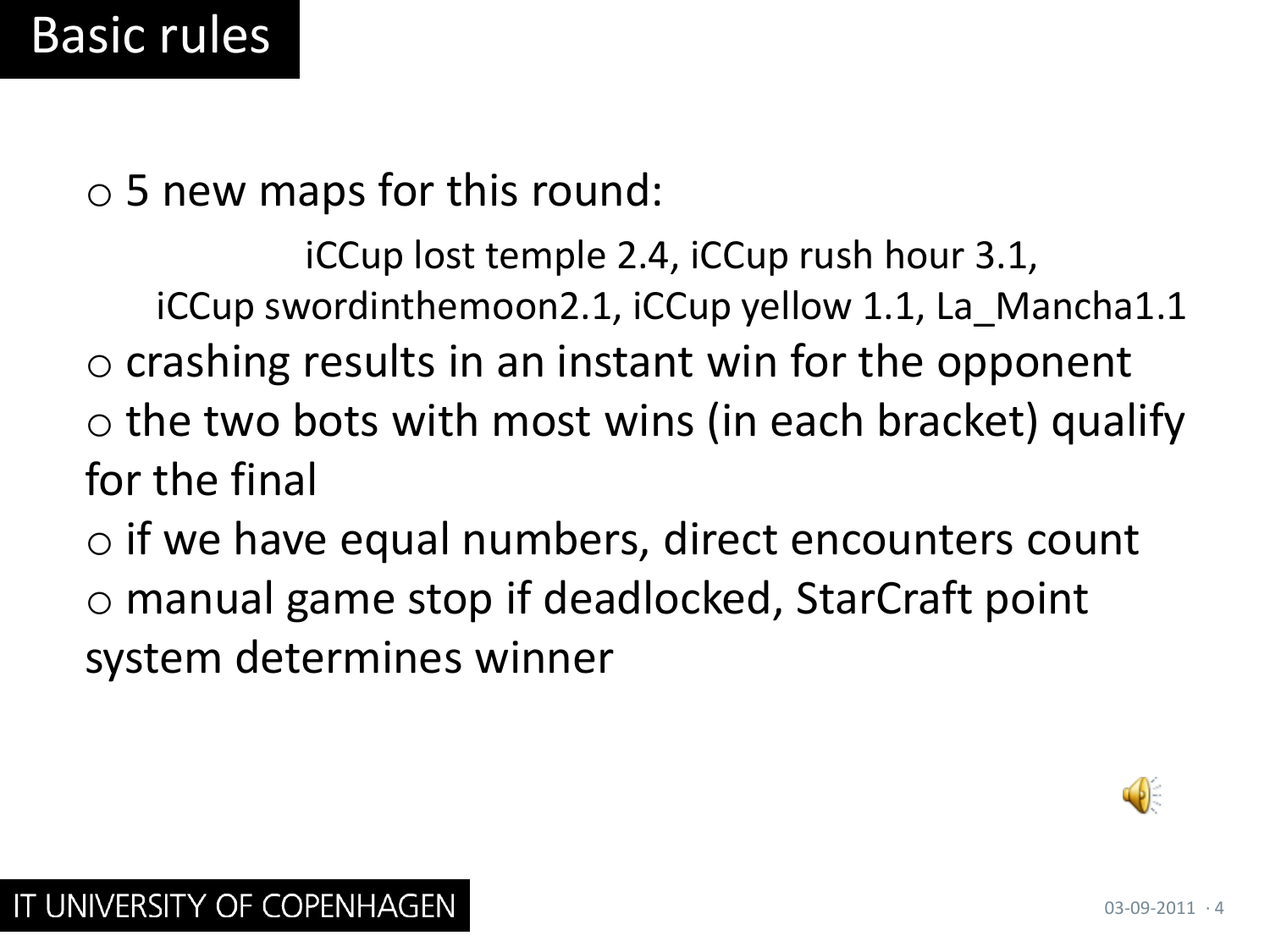o bots qualified for final round: UAB, Skynet, BotQ, Xelnaga (all play Protoss race) o we play full round-robin on 5 maps (30 games per bot)

#### o bots are ordered according to number of wins

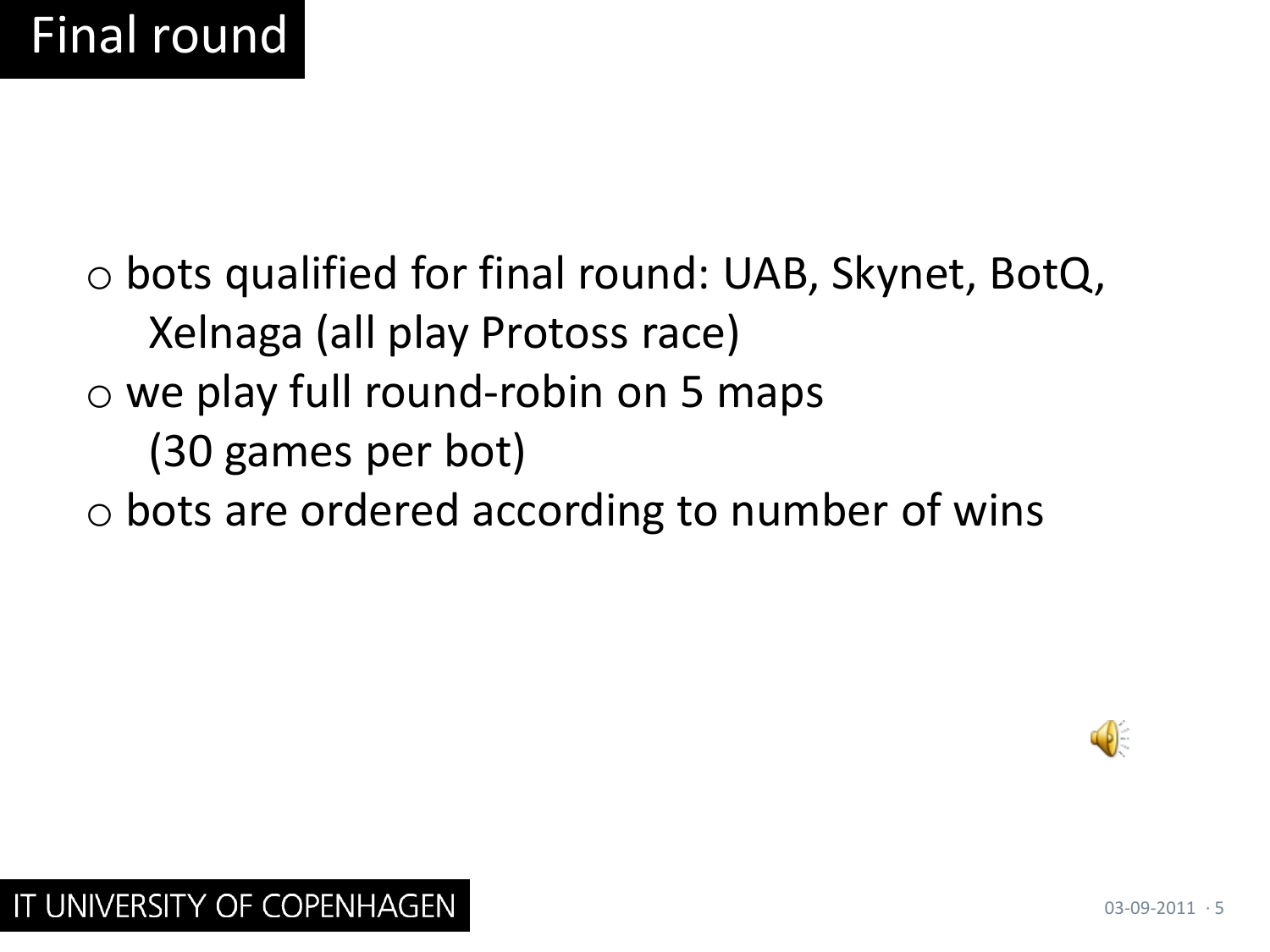## **BroodwarBotQ (BotQ or BBQ, Protoss) Gabriel Synnaeve, E-Motion team at INRIA Rhône-Alpes (LIG) / University of Grenoble, France:**

BroodwarBotQ uses probabilistic techniques both for micro management and strategy. A Bayesian model learned from high skill player is used to determine the opponent's strategy and a Bayesian sensory motor fusion model is used for micro-management.

final round wins: 1

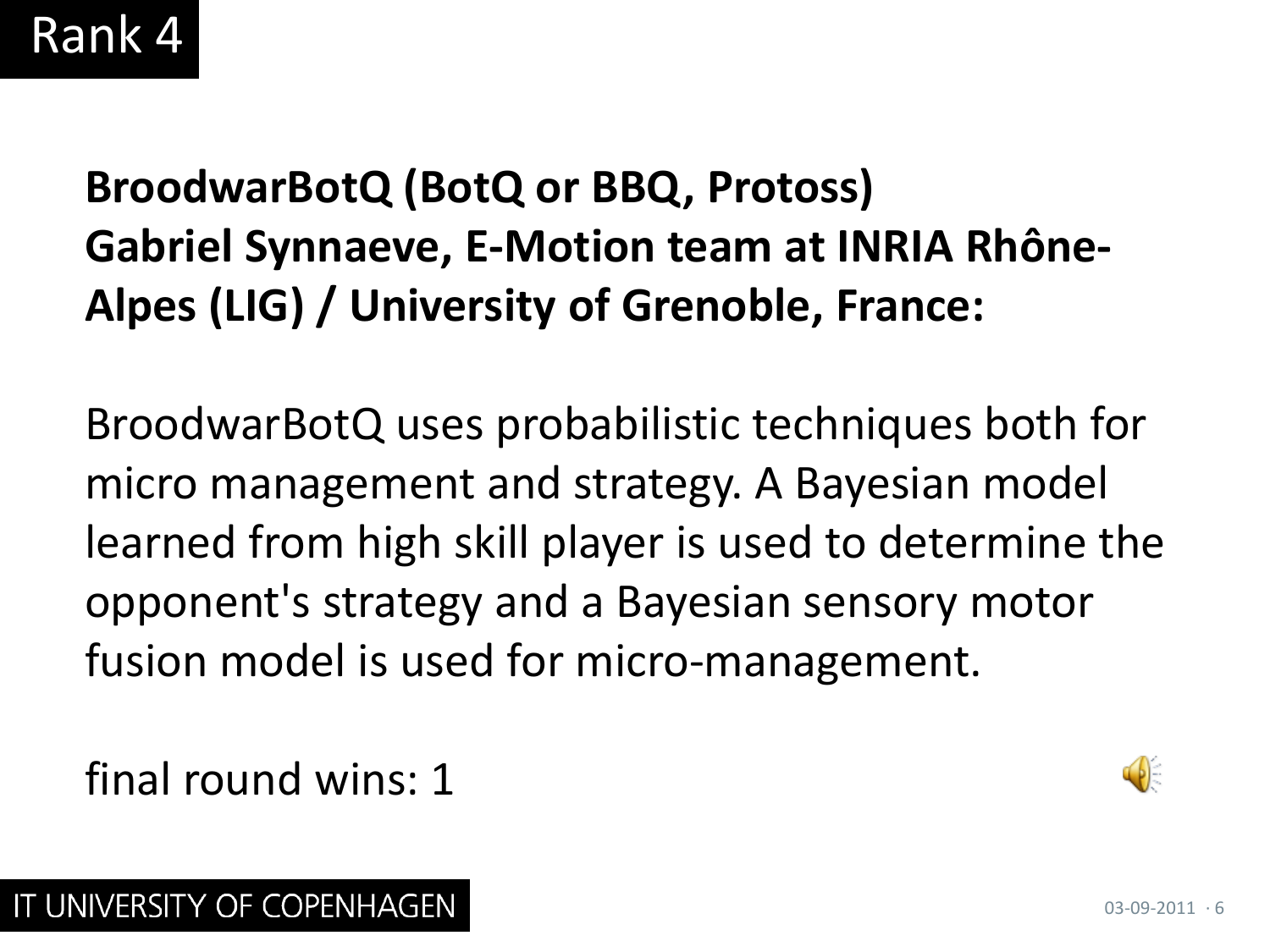# Rank 3

## **Xelnaga (Protoss) Ho-Chul Cho and Kyung-Joong Kim, Sejong University, Seoul, Korea:**

The bot is determined to achieve the goal and the programming code is simple. It generally uses a rule base from artificial intelligence and is an expanded version of Aiurbot (old version) based on BWSAL.

final round wins: 11

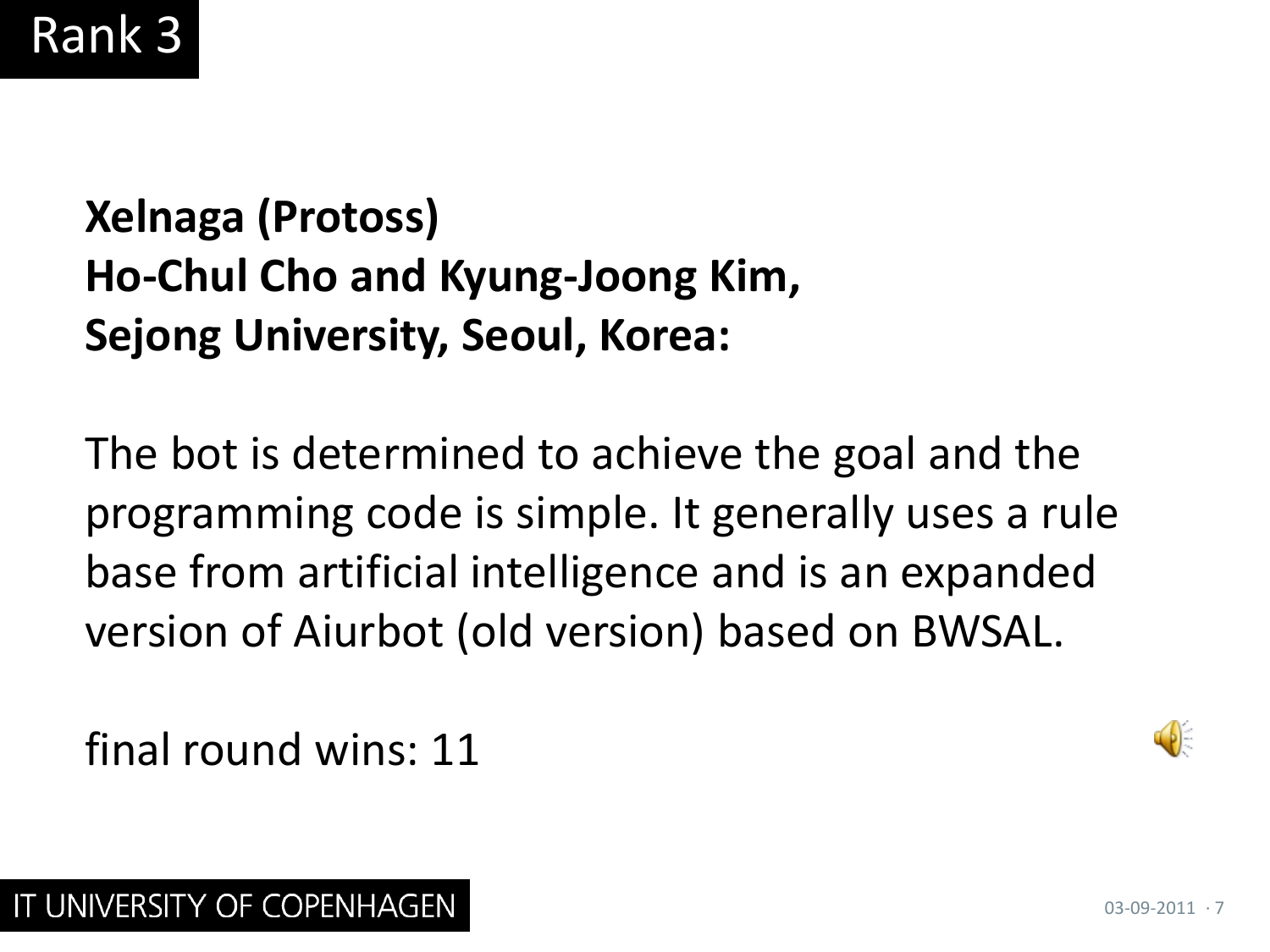# Rank 2

## **UAlbertaBot (Protoss) David Churchill, University of Alberta, Canada:**

A Protoss bot which uses early and constant pressure to contain or outright kill its enemy. Build orders are planned and implemented in real-time via depth-first branch & bound heuristic search.

final round wins: 22

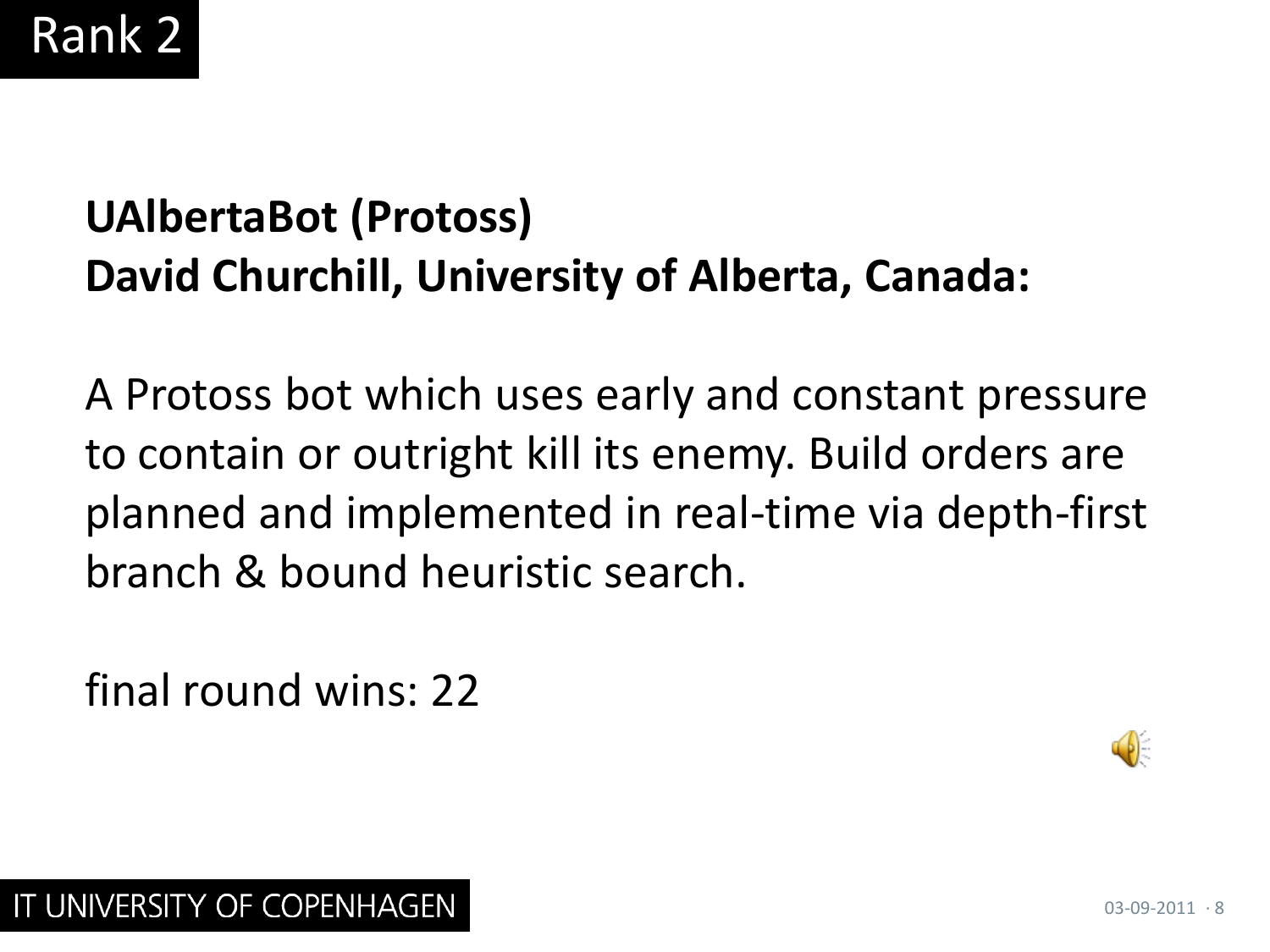## **Skynet Andrew Smith, freelancer:**

Skynets main features include:

- o A fast custom terrain analyser.
- $\circ$  An advanced building placer that creates tight but (mostly) non blocking bases.

o A task based macro system that continually plans and fully understands all requirements.

Final round wins: 26

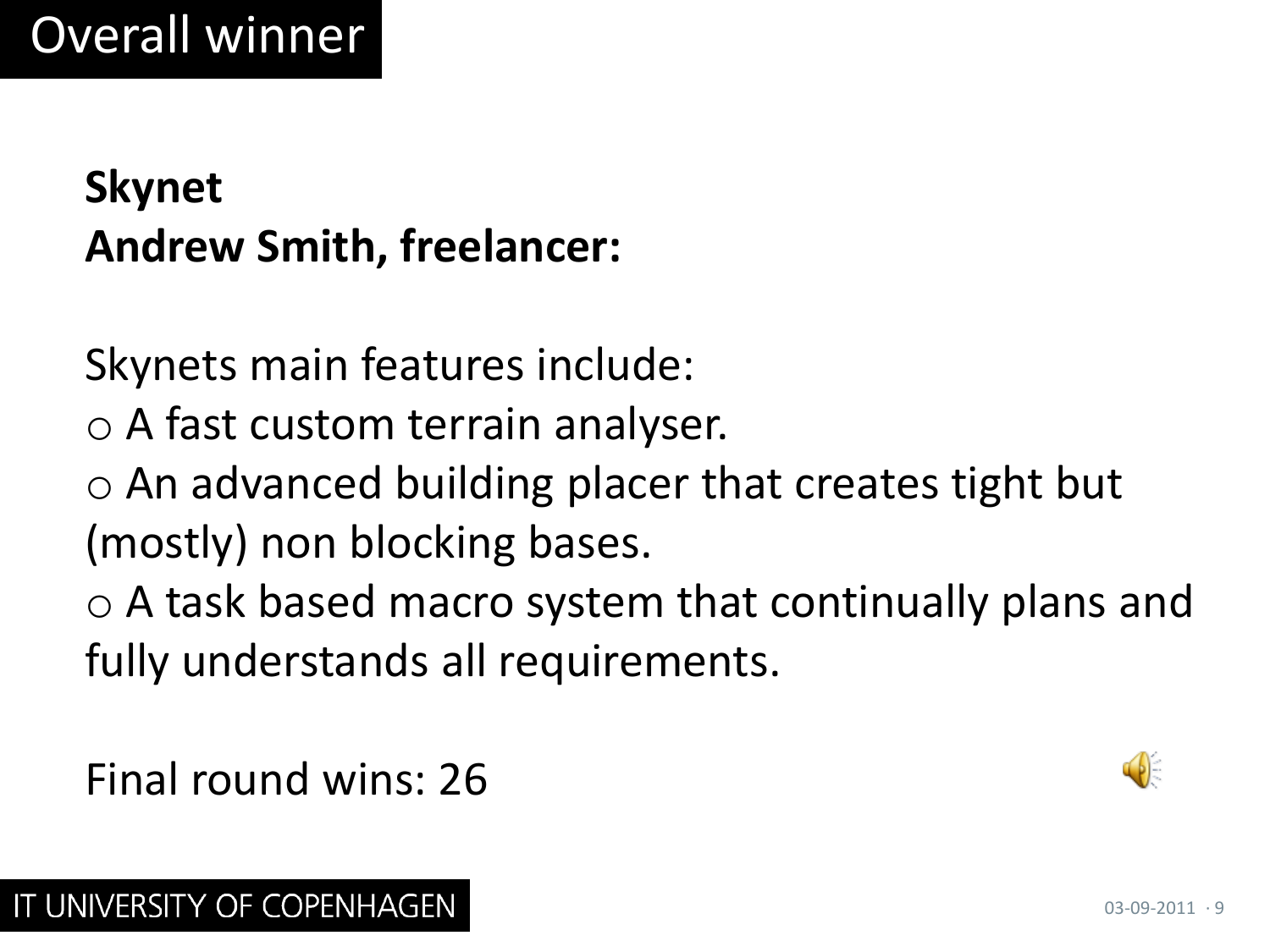# Final results table

| crashes | games | oot           | wins |
|---------|-------|---------------|------|
|         | 30    | <b>Skynet</b> | 26   |
|         | 30    | <b>UAB</b>    | 22   |
| 3       | 30    | Xelnaga       | 11   |
|         | 30    | <b>BotQ</b>   |      |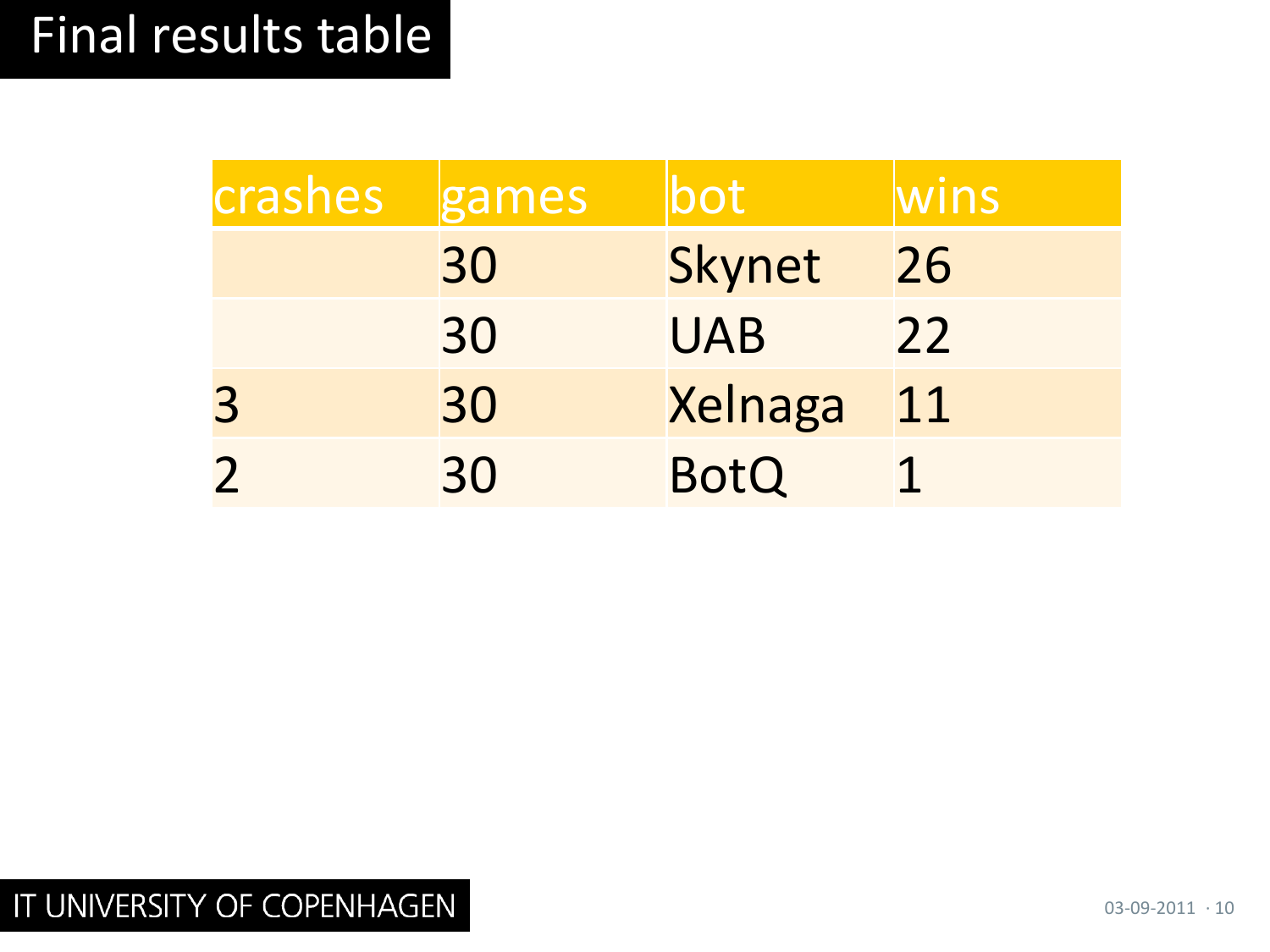- o many crashes
- $\circ$  bots often get stuck, especially when something unexpected happens
- o zealot rush often played
- o most bots specialized on race (except BTHAI)
- $\circ$  but there seem to be different strategies against different races
- o interesting tactics played with workers (e.g. BotQ opponent mining)
- o some bots have problems finishing an opponent off